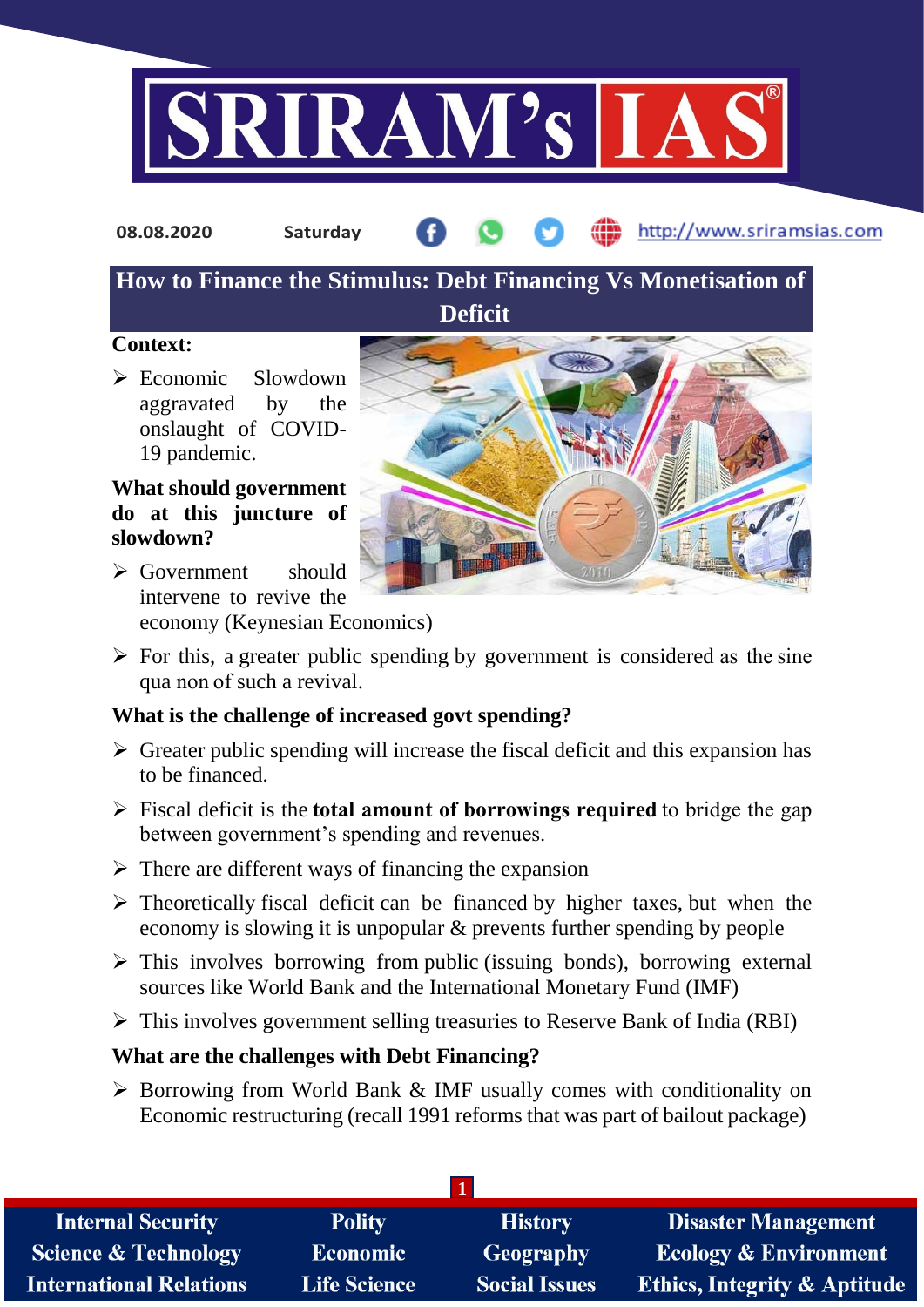

#### http://www.sriramsias.com **08.08.2020 Saturday**

- $\triangleright$  Increased borrowings now means increase in interest payment for future generation and reduced scope for borrowing
- $\triangleright$  Not only have the moneys to be repaid, they will have to be paid back in hard currency.
- $\triangleright$  This would involve India having to earn hard currency by stepping up exports which is herculean task under present global mood of protectionism.
- $\triangleright$  For ex: If a stimulus of approximately 10% of the GDP is envisaged, with exports at 25% of GDP, it would imply stepping up exports by close to 50%.
- $\triangleright$  A loan is bound to take some time to be negotiated, taxing the energies of a government that ought to be engaged in the day to day battle with COVID-19.

### **What is direct monetisation or money financing?**

- $\triangleright$  In layman's language, monetisation of deficit means printing more money.
- In direct monetisation, the government asks RBI to **print new currency in return for new bonds** that the government gives to the RBI.
- In lieu of printing new cash**,** which is a liability for the RBI (since, every currency note has the RBI Governor promising to pay the bearer the designated sum of rupees), RBI gets government bonds, which are an asset for the RBI
- Government bonds are asset to RBI because they carry the government's promise to pay back the designated sum at a specified date.
- $\triangleright$  Now, the government would have the cash to spend and alleviate the stress in the economy
- Note that this is different from the **"indirect monetisation"** that RBI does when it conducts the Open Market Operations (OMOs) and purchases bonds in the secondary market.

### **Is direct monetisation practised in India?**

 $\triangleright$  Monetisation of deficit **was in practice in India till 1997**, whereby the central bank automatically monetised government deficit through the issuance of adhoc treasury bills.

| <b>Internal Security</b>        | <b>Polity</b>       | <b>History</b>       | <b>Disaster Management</b>              |  |  |
|---------------------------------|---------------------|----------------------|-----------------------------------------|--|--|
| <b>Science &amp; Technology</b> | <b>Economic</b>     | <b>Geography</b>     | <b>Ecology &amp; Environment</b>        |  |  |
| <b>International Relations</b>  | <b>Life Science</b> | <b>Social Issues</b> | <b>Ethics, Integrity &amp; Aptitude</b> |  |  |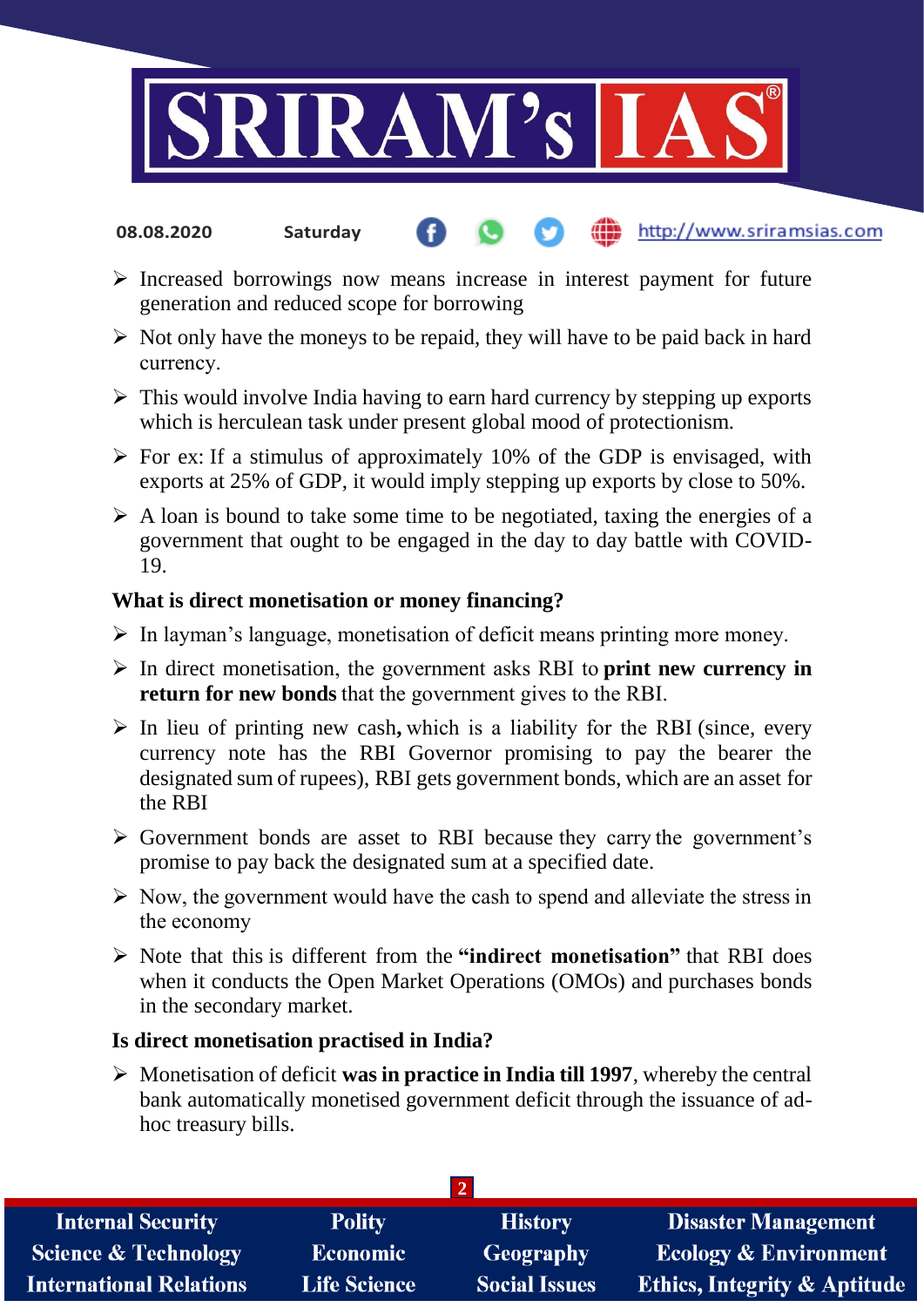

#### http://www.sriramsias.com **08.08.2020 Saturday**

- Two agreements were signed between the government and RBI in 1994 and 1997 to completely phase out funding through ad-hoc treasury bills.
- And later on, with the enactment of **FRBM Act, 2003,** RBI was completely barred from subscribing to the primary issuances of the government from April 1,2006
- $\triangleright$  It was agreed that henceforth, the RBI would operate only in the secondary market through the OMO (open market operations) route i.e. **Indirect Monetisation**
- $\triangleright$  OMOs involve the sale and purchase of government securities to and from the secondary market by the RBI to adjust the rupee liquidity conditions
- $\triangleright$  The implied understanding was that the RBI would use the OMO route not so much to support government borrowing but it would be used as a liquidity instrument.

## **What are the disadvantages of Direct Monetisation which lead to its discontinuation?**

- $\triangleright$  Monetisation involve expansion of money supply that can potentially result in inflation
- $\triangleright$  Availability of direct monetization route means reduced incentive for government to be fiscally disciplined.
- $\triangleright$  Governments would usually spend on populist measures rather than long-term structural measures knowing fully well that they have a way out for increased fiscal deficit.
- $\triangleright$  The usage of direct monetisation route recklessly caused fiscal indiscipline that ultimately led to the balance of payments crisis in 1991.
- $\triangleright$  When there is excess supply of the currency due to printing of new currency, it could lead to a fall in rupee value, leading to its depreciation.
- $\triangleright$  Markets/Investors will fear that the constraints on fiscal policy are being abandoned, when direct monetisation path is adopted. They may see the government as planning to solve its fiscal problems by inflating away its debt.

| 757                             |                     |                      |                                         |  |  |
|---------------------------------|---------------------|----------------------|-----------------------------------------|--|--|
| <b>Internal Security</b>        | <b>Polity</b>       | <b>History</b>       | <b>Disaster Management</b>              |  |  |
| <b>Science &amp; Technology</b> | Economic            | <b>Geography</b>     | <b>Ecology &amp; Environment</b>        |  |  |
| <b>International Relations</b>  | <b>Life Science</b> | <b>Social Issues</b> | <b>Ethics, Integrity &amp; Aptitude</b> |  |  |